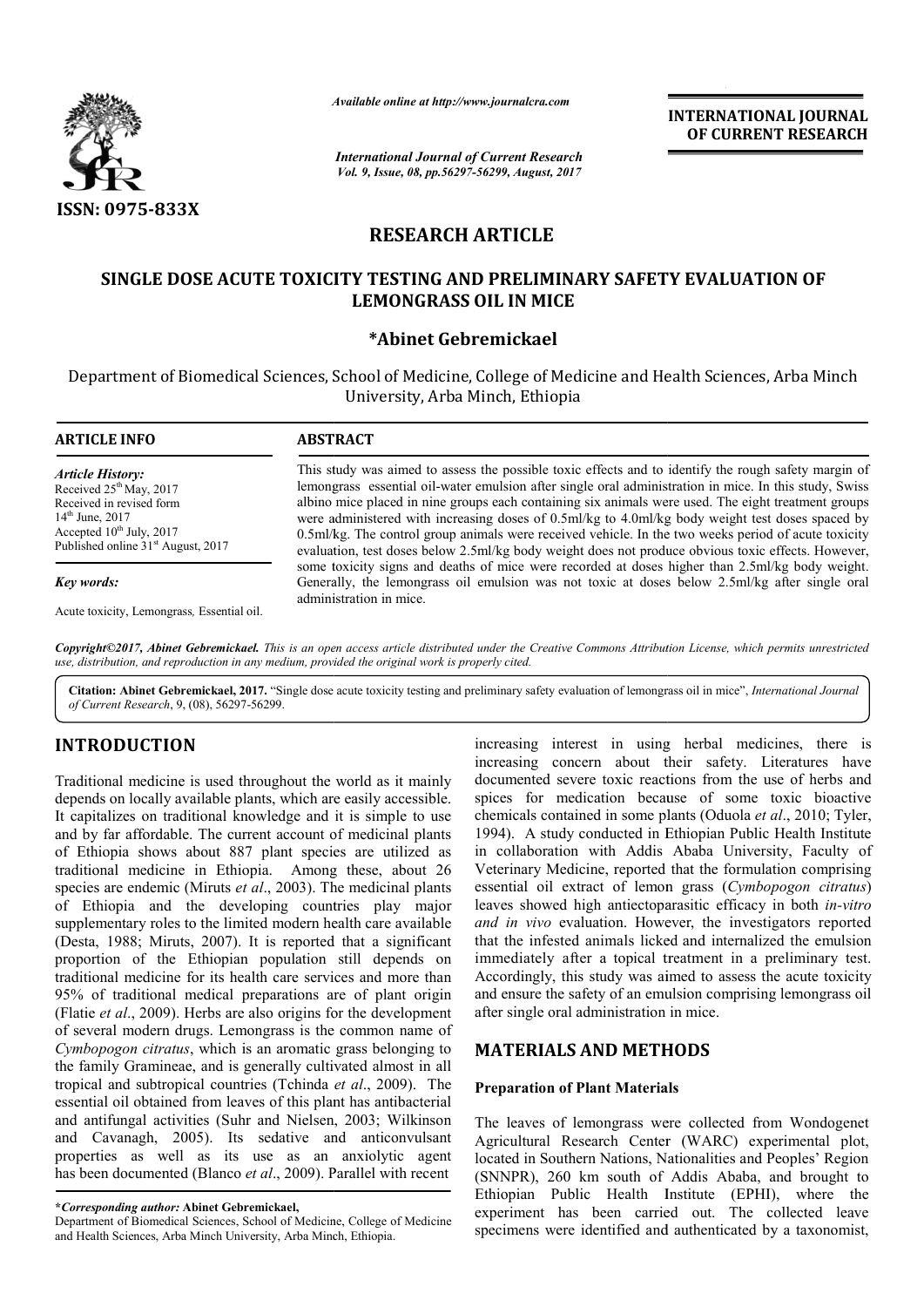cleansed from extraneous materials, air dried under shade, and chopped in to smaller pieces. The essential oil was extracted by using hydro-distillation technique in a modified Clevengertype apparatus (Kawther, 2007), and a 2.5% lemongrass essential oil emulsion was prepared.

#### **Experimental animal preparation**

All animals used in this study were bred and reared at the animal house of the EPHI. A total of fifty four healthy adult male and female Swiss albino mice were used in the present experiments. They were kept in separate aluminum cages under standard condition, at a temperature of  $22 \pm 3^0C$  and 12 hours light/dark cycles, till the end of the experiment. Before the commencement of the experiment, animals were grouped in to nine groups, one control and eight test groups, each containing six mice. All animals had a free access to standard pellet diets and drunken tap water *ad libitum*. The mice were acclimatized to laboratory conditions for a week prior to the experimental.

#### **Acute toxicity evaluation**

All groups of mice were fasted for four hours prior to administration. At the end of the fasting period, the body weight of each mouse was recorded before dosing and the doses were calculated and administered to the mice in the treatment groups based on their fasted body weight. The eight test groups were administered with the designated eight test doses starting with randomly selected low initial test dose (0.5ml/kg body weight to animals in G-I). The additional seven doses were administered to mice in G-II to VIII spaced by 0.5ml/kg body weight dose. The control group (G-IX) received

administration. After measuring the final body weight at day 14, all animals were sacrificed by cervical dislocation, and dissected to observe gross pathology of the vital organs such as liver, kidneys, and stomach.

#### **Statistical analysis**

Data's were organized and analyzed by using Statistical Package for Social Sciences (SPSS) version-16 software packages. Values of the body weight were analyzed and the results were expressed as  $M \pm SEM$  (Mean  $\pm$  standard error of the mean). Differences between the treated and control groups were compared using one-way analysis of variance (ANOVA), followed by Dunnett's t-test to determine their level of significance. Differences at  $p<0.05$  were considered statistically significant.

### **RESULTS AND DISCUSSION**

The acute toxicity evaluation was aimed to assess treatment related toxic effects and identify rough safety margin of the emulsion. Accordingly, Gross physical and behavioral observation revealed no visible signs of toxicity following oral administration of the emulsion at 0.5, 1.0, 1.5, 2.0 and 2.5ml/kg body weight test doses. However, in mice treated at 3.0ml/kg and in mice survived after receiving 3.5 and 4.0ml/kg body weight test doses, some toxicity signs like piloerection, reduced food and water consumption, yellowish watery diarrhea, and gather together for more than two hours after administration of the emulsion was observed. Moreover, there was no noticeable gross pathological alteration in post mortem examination of the vital organs in all mice. Death of mice was recorded at 3.5 and 4.0ml/kg body weight doses (Table 1).

**Table 1. Death rate record and corresponding doses of an emulsion**

| <b>Doses administered</b> | Group | Number of mice | Death rate | Death rate in % |
|---------------------------|-------|----------------|------------|-----------------|
| $0.5$ ml/kg               |       | o              | u          | $0\%$           |
| 1.0 <sub>m</sub> /kg      | П     | 0              |            | $0\%$           |
| 1.5 <sub>m</sub> /kg      | Ш     | O              | 0          | $0\%$           |
| 2.0 <sub>m</sub> /kg      | IV    | 6              | 0          | $0\%$           |
| $2.5$ ml/kg               |       | $\sigma$       | O          | $0\%$           |
| 3.0 <sub>m</sub> /kg      | VI    | 6              | 0          | $0\%$           |
| 3.5 <sub>m</sub> /kg      | VП    | 6              |            | 33.3%           |
| 4.0 <sub>m</sub> /kg      | VШ    | 6              |            | 66.67%          |
| Vehicle                   | IX    | 0              |            | $0\%$           |

| Table 2. Comparison of body weight changes of mice treated with different test doses of the emulsion and the control during the two |
|-------------------------------------------------------------------------------------------------------------------------------------|
| weeks observation                                                                                                                   |

| Group | Dose $(ml/kg)$ | Initial body weight<br>(at 1 <sup>st</sup> dav) | Body weight<br>at $7th$ day | Body weight<br>at 14 <sup>th</sup> day |
|-------|----------------|-------------------------------------------------|-----------------------------|----------------------------------------|
|       | 0.5            | $24.3 \pm 1.14(1.72)$                           | $24.6 \pm 0.95(1.72)$       | $27 \pm 0.7(1.65)$                     |
| П     | 1.0            | $25 \pm 1.7(1.00)$                              | $25.6 \pm 1.5(1.00)$        | $26.8 \pm 1.6$ (1.65)                  |
| Ш     | 1.5            | $26.1 \pm 0.7(1.00)$                            | $26.2 \pm 0.92(1.00)$       | $26.4 \pm 0.68$ (1.00)                 |
| IV    | 2.0            | $23.8 \pm 0.23(0.88)$                           | $24.25 \pm 0.25(0.81)$      | $26 \pm 0.49(1.00)$                    |
| V     | 2.5            | $25.45 \pm 1.1(1.00)$                           | $25.87 \pm 1.29(1.00)$      | $27.9 \pm 1.14(0.96)$                  |
| VI    | 3.0            | $24.7 \pm 1.66(1.00)$                           | $24.6 \pm 1.8$ (0.93)       | $26.17 \pm 1.7(1.00)$                  |
| VII   | 3.5            | $24.6 \pm 1.53(1.00)$                           | $24.87 \pm 1.47(0.97)$      | $25.77 \pm 1.63$ (1.00)                |
| VIII  | 4.0            | $24.6 \pm 1.09(1.00)$                           | $24.65 \pm 1.13(0.93)$      | $26.85 \pm 0.86(1.00)$                 |
| IX    | Vehicle        | $25.55 \pm 1.025$                               | $26.17 \pm 0.88$            | $26.57 \pm 0.85$                       |

Values are expressed as Mean ± SEM. The figures in brackets indicate the calculated p values of the treatment groups as compared to the control.

vehicle comprising only 2% Tween-80 and water. The administration procedure was done by gavages using a balltipped stainless steel feeding needle. The animals were then observed continuously for 4 hours in 30 minutes interval and in every 24 hours for 14 days for detection and recording of any clinical signs of toxicity and death. All the animals were measured for body weight at the  $7<sup>th</sup>$  day following the After 14 days of observation, no significant  $(p>0.05)$  body weight differences as compared to the control was observed in all groups of treated mice, even in survived mice treated with 3.5 and 4.0ml/kg doses (Table 2). Body weight is one of the sensitive indices of toxicity assessment after exposure to substances (Vahalia *et al*., 2011). In this study, overall body weight gain was recorded in all groups, and there was no